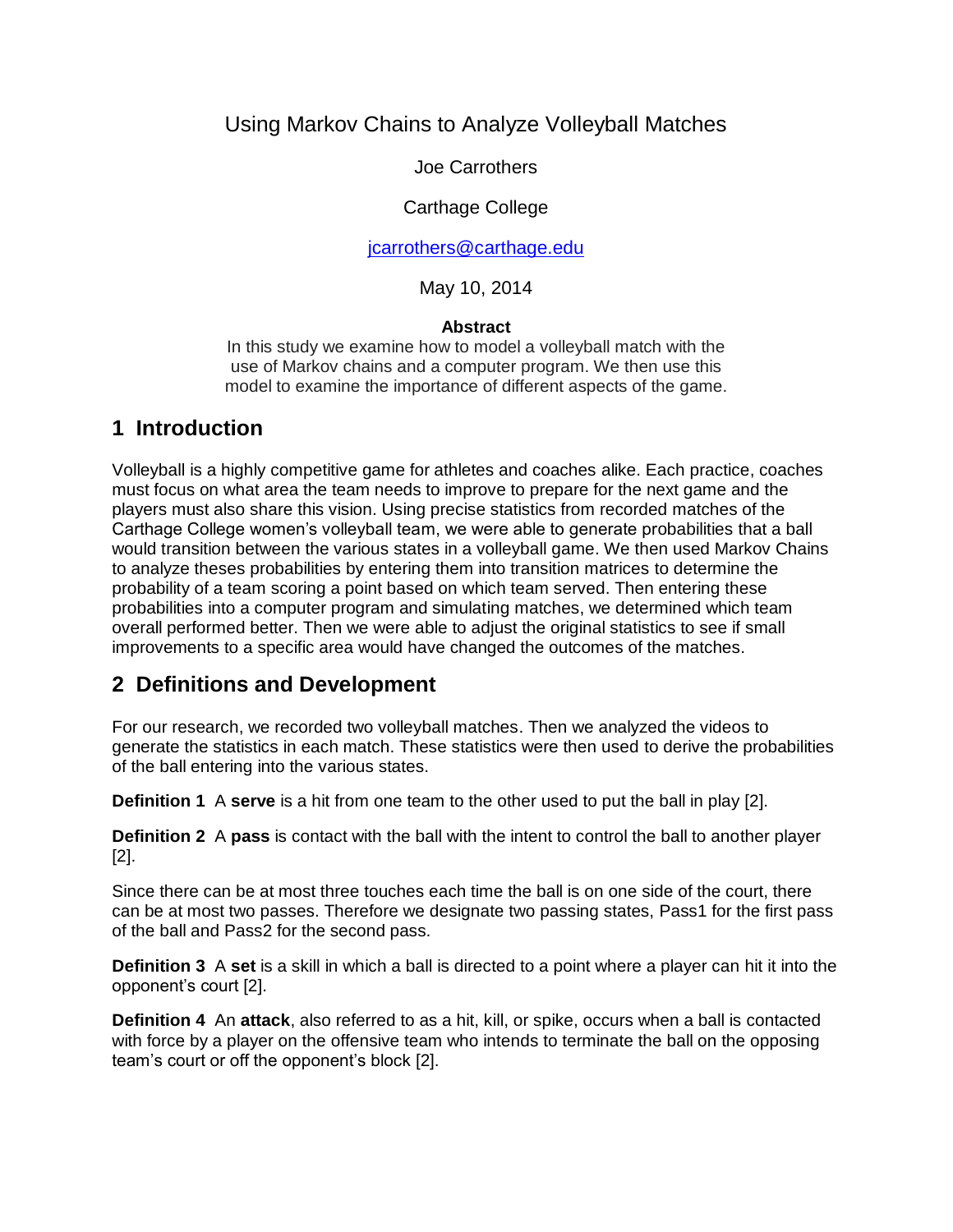**Definition 5** A **free ball** is a return of the ball to the opponent without the intent to get a point [2].

**Definition 6** A **block** is a defensive play by one or more players meant to intercept a spiked ball [2].

**Definition 7** A **point** occurs when the ball hits the court or a player makes an illegal move [2].

**Definition 8** A **state** in volleyball is the position the ball is in during a rally. For the purposes of this paper, the states are Serve, Pass1, Pass2, Set, Hit, Free Ball, Block, and Point.

**Definition 9** A **Markov Chain** is usually a discrete stochastic process in which the probabilities of occurrence of various future states depend only on the present state of the system or on the immediately preceding state, not on the path by which the present state was achieved [1].

**Definition 10** A state is considered to be **absorbing** if it is impossible to leave that state. In a volleyball match only Point states are absorbing [1].

**Definition 11** A **transition matrix** is a collection of transition probabilities arranged in a square matrix [1].

To distinguish a state between Carthage and the opponent, each state was labeled as either 1 or 2. States which are related to Carthage are followed by the label 1 and states which are related to the opponent are followed by the label 2. Figure 1 demonstrates how the matrices were composed. The first match was Carthage against University of Wisconsin Eau Claire, so the state Hit 1 represents a Carthage hit and Point 2 indicates a UW-Eau Claire point.

**Definition 12** A **transition probability** is the calculated probability of moving from one state to the next.

**Definition 13** A **scoring probability** is the calculated probability of one team scoring after any given rally. It is found by raising the transition matrix to an arbitrarily large number, then multiplying by the team's serving vector.

We then entered the scoring probabilities into a computer program (see appendix) which ran five trials of 100 simulated games.

## **3 Results**

We can now begin to analyze whether the created model accurately represents volleyball matches. Two volleyball matches were recorded to obtain the transition probabilities for this

|                    | Serve 1    | Pass 11 | Pass2 1 | Set 1    | Hit 1    | Free Ball1 | Block 1 |          | Serve 2 Pass12 | Pass22 Set 2 |          | Hit 2    | Free Ball 2 | Block 2 | Point 1  | Point 21 |
|--------------------|------------|---------|---------|----------|----------|------------|---------|----------|----------------|--------------|----------|----------|-------------|---------|----------|----------|
| Serve 1            |            |         |         |          |          |            |         |          | 0.83           |              |          |          |             |         | 0.06     | 0.11     |
| Pass11             |            |         | 0.23    | 0.65     | 0.06     | 0.03       |         |          |                |              |          |          |             |         | $\bf{0}$ | 0.03     |
| Pass <sub>21</sub> |            |         | 0       | $\Omega$ | 0.49     | 0.37       |         |          |                |              |          |          |             |         | $\Omega$ | 0.14     |
| Set 1              |            |         |         | $\Omega$ | 0.98     | 0.01       |         |          |                |              |          |          |             |         | 0        | 0.01     |
| Hit 1              |            |         |         |          | 0        |            |         | 0        | 0.36           |              |          | $\Omega$ | 0.01        | 0.23    | 0.26     | 0.14     |
| Free Ball 1        |            |         |         |          |          |            |         |          | 0.95           |              |          |          |             |         | 0        | 0.05     |
| Block 1            | $^{\circ}$ | 0.24    |         |          |          |            |         |          | 0.36           |              | $\Omega$ | 0.02     | 0.05        |         | 0.07     | 0.26     |
| Serve <sub>2</sub> | 0          | 0.88    |         |          | 0        |            |         |          |                |              |          | $\Omega$ | $\Omega$    |         | 0.09     | 0.03     |
| Pass12             |            |         |         |          |          |            |         |          | $\Omega$       | 0.31         | 0.59     | 0.05     | 0.03        |         | 0.02     | $\Omega$ |
| Pass <sub>22</sub> |            |         |         |          |          |            |         |          |                |              | $\Omega$ | 0.66     | 0.25        |         | 0.09     |          |
| Set 2              |            |         |         |          |          |            |         |          |                |              | $\Omega$ | 0.95     | 0.03        |         | 0.02     |          |
| Hit 2              |            | 0.45    |         |          |          |            | 0.36    |          |                |              |          |          |             |         | 0.02     | 0.17     |
| Free Ball 2        | 0          | 0.7     |         | $\Omega$ | 0.15     |            |         |          |                |              |          |          |             |         | 0.1      | 0.05     |
| Block 2            | 0          | 0.32    |         | 0        | $\Omega$ | 0.04       |         | $\Omega$ | 0.32           |              |          |          |             |         | 0.21     | 0.11     |
| Point <sub>1</sub> |            |         |         |          |          |            |         |          |                |              |          |          |             |         |          |          |
| Point 2            |            |         |         |          |          |            |         |          |                |              |          |          |             |         |          |          |

Figure 1: Match 1 Transition Matrix.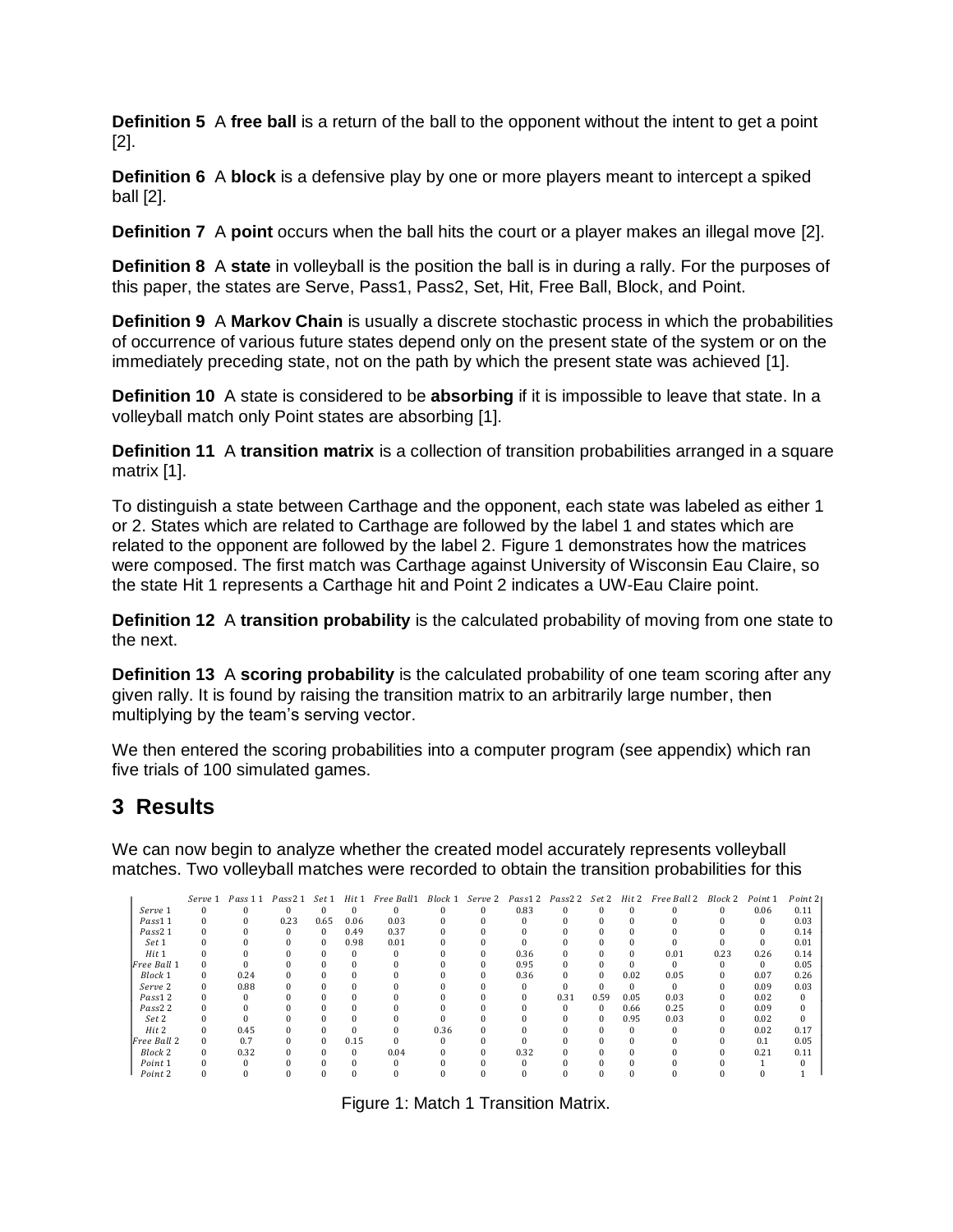analysis. Figure 1 shows the transition matrix from match one, Carthage vs. UW-Eau Claire. For example, the probability of a Carthage Hit resulting in a UW-Eau Claire Block is 0.23.

We then raised match 1's transition matrix by a power of 100 and multiplied by the vector (1,0,0,0,0,0,0,0,0,0,0,0,0,0,0,0), Carthage's serving vector, in order to determine the scoring probability for Carthage. To determine UW-Eau Claire's scoring probability, we multiplied by the vector (0,0,0,0,0,0,0,1,0,0,0,0,0,0,0,0). Any arbitrarily large number yields the same results since it is unlikely that the ball would still be in play after 100 touches. We found that if Carthage served the ball they would score with a probability of 0.42. If UW-Eau Claire served they would score with a probability of 0.48.

We developed the computer program to simulate volleyball games using the scoring probabilities of each team. The program started each game with Carthage serving, so Carthage's scoring probability was used to determine which team scored the first point. Then the winning team's scoring probability was used for the next rally. This process repeated until one team reached 25 points. Then the program reset the score and repeated the process until 1000 games were simulated. The program then repeated the whole process four more times then outputted the results of the five trials.

After running the scoring probabilities of Carthage and UW-Eau Claire, we found that UW-Eau Claire won an average of 661 out of 1000 games. In the original match, UW-Eau Claire won 3-0.

The second analysis is of the match Carthage vs. UW-Platteville. The transition matrix of this match can be seen in Figure 2.

|                     | Serve 1  | Pass 11 | Pass <sub>21</sub> | Set 1    | Hit 1        | Free Ball1 | Block 1 | Serve <sub>2</sub> | Pass12 | Pass2 2 | Set 2        | Hit 2 | Free Ball 2 | Block 2 | Point 1 | Point 21 |
|---------------------|----------|---------|--------------------|----------|--------------|------------|---------|--------------------|--------|---------|--------------|-------|-------------|---------|---------|----------|
| Serve 1             |          |         |                    |          |              |            |         |                    | 0.87   |         |              | 0     | 0.02        | 0       | 0.06    | 0.05     |
| Pass11              |          |         | 0.21               | 0.66     | 0.07         | 0.02       |         |                    | O      |         |              |       |             |         | 0       | 0.04     |
| Pass <sub>21</sub>  |          |         |                    | 0        | 0.7          | 0.16       |         |                    |        |         |              |       |             |         |         | 0.14     |
| Set 1               |          |         |                    | 0        | 0.95         | 0.01       |         |                    |        |         |              |       |             |         |         | 0.04     |
| Hit 1               |          |         |                    |          |              |            |         |                    | 0.42   |         |              | 0     | 0.01        | 0.25    | 0.26    | 0.06     |
| Free Ball 1         |          |         |                    |          |              |            |         |                    | 0.53   |         | 0            | 0.28  | $\Omega$    |         |         | 0.18     |
| Block 1             | 0        | 0.33    |                    |          | $\mathbf{U}$ |            |         |                    | 0.2    |         | $\mathbf{0}$ | 0.03  | 0.05        | 0       | 0.21    | 0.18     |
| Serve <sub>2</sub>  | 0        | 0.86    |                    |          | 0            | 0.03       |         |                    |        |         | <sup>0</sup> | 0     | $\Omega$    |         | 0.1     | 0.01     |
| Pass12              |          |         |                    |          |              |            |         |                    |        | 0.28    | 0.65         | 0.04  | 0.02        |         | 0.01    | $\Omega$ |
| Pass <sub>2</sub> 2 |          |         |                    |          |              |            |         |                    |        |         | $\Omega$     | 0.73  | 0.23        |         | 0.04    | $\Omega$ |
| Set 2               |          |         |                    |          |              |            |         |                    |        |         | $\mathbf{0}$ | 0.96  | 0.02        |         | 0.02    | $\Omega$ |
| Hit 2               |          | 0.43    |                    |          | 0            | 0.02       | 0.25    |                    |        |         |              | 0     |             |         | 0.09    | 0.21     |
| Free Ball 2         | $\Omega$ | 0.61    |                    | 0        | 0.17         | $\Omega$   |         |                    |        |         |              |       |             |         | 0.22    | $\Omega$ |
| Block 2             | 0        | 0.18    | $\Omega$           | $\Omega$ | 0.03         | 0.03       |         |                    | 0.26   |         | $\Omega$     | 0.03  | 0.03        |         | 0.26    | 0.18     |
| Point 1             |          |         |                    |          |              |            |         |                    |        |         |              |       |             |         |         |          |
| Point 2             |          |         |                    |          |              |            |         |                    |        |         |              |       |             |         |         |          |

Figure 2: Match 2 Transition Matrix.

Again we raised the transition matrix by a power of 100, and then multiplied this product by first Carthage's serving vector, then UW-Platteville's serving vector. We found in the second match when Carthage served they would score with a probability of 0.51. When UW-Platteville served they would score with a probability of 0.42.

We entered these scoring probabilities into the computer program and discovered Carthage won an average of 740 games. In the original match, Carthage beat UW-Platteville 3-1.

The next area of our research looks at modifying specific areas of Carthage's play to determine if the outcomes could have been different had Carthage played better. To do this we increased or decreased a transition probability by 10%. The first adjustment we looked at was increasing Carthage's killing percentage. For this increase we considered if the hits that landed out of play would have landed in the UW-Eau Claire court. For this adjustment we increased the probability a Carthage Hit would result in a Carthage Point from 0.26 to 0.29. This the led to a decrease of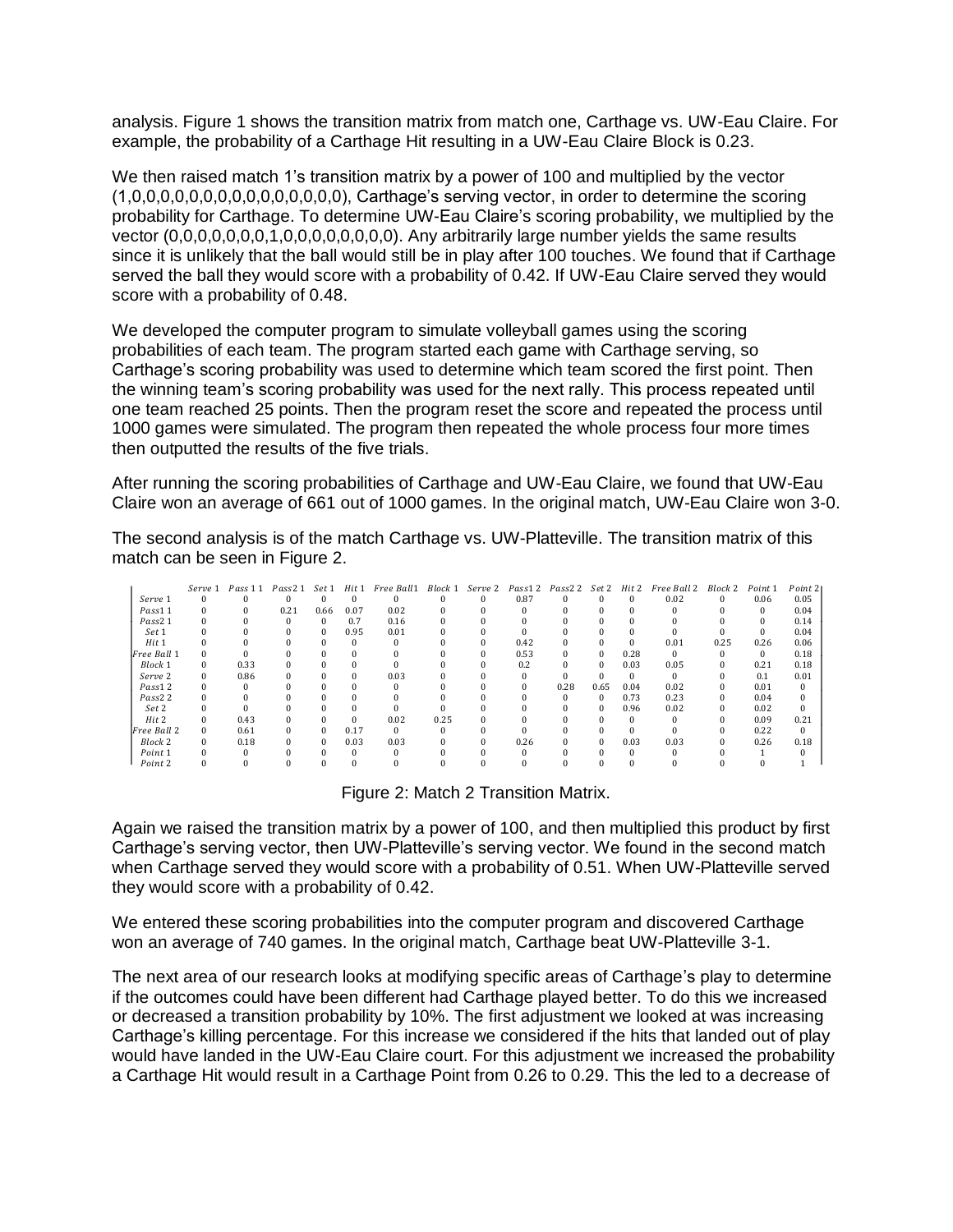the probability a Carthage Hit resulted in a UW-Eau Claire Point from 0.14 to 0.11. See Figure 3.

This new transition matrix was raised by a power of 100 and then multiplied by each team's serving vector to determine each team's scoring probability. This adjustment increased Carthage's scoring probability from 0.42 to 0.44 and decreased UW-Eau Claire's scoring probability from 0.48 to 0.45. After entering the scoring probabilities into the computer program, we discovered that UW-Eau Claire won an average of 540 games, a much closer outcome than in the original match.

|                    | Serve 1 | Pass 11 | Pass <sub>21</sub> | Set 1    | Hit 1 | Free Ball1 | Block 1 | Serve 2 | Pass12 | Pass2 2 | Set 2    | Hit 2 | Free Ball 2 | Block 2 | Point 1  | Point 21 |
|--------------------|---------|---------|--------------------|----------|-------|------------|---------|---------|--------|---------|----------|-------|-------------|---------|----------|----------|
| Serve 1            |         |         | 0                  |          |       |            |         |         | 0.83   |         | 0        |       |             |         | 0.06     | 0.11     |
| Pass11             |         |         | 0.23               | 0.65     | 0.06  | 0.03       |         |         |        |         |          |       |             |         |          | 0.03     |
| Pass2 1            |         |         |                    | $\Omega$ | 0.49  | 0.37       |         |         |        |         |          |       |             |         |          | 0.14     |
| Set 1              |         |         |                    | 0        | 0.98  | 0.01       |         |         |        |         |          |       |             |         |          | 0.01     |
| Hit 1              |         |         |                    |          |       |            |         |         | 0.36   |         |          |       | 0.01        | 0.23    | 0.29     | 0.11     |
| Free Ball 1        |         |         |                    |          |       |            |         |         | 0.95   |         |          |       |             |         | $\Omega$ | 0.05     |
| Block 1            |         | 0.24    |                    |          |       |            |         |         | 0.36   |         | $\Omega$ | 0.02  | 0.05        |         | 0.07     | 0.26     |
| Serve <sub>2</sub> |         | 0.88    |                    |          |       |            |         |         |        |         |          |       |             |         | 0.09     | 0.03     |
| Pass12             |         |         |                    |          |       |            |         |         |        | 0.31    | 0.59     | 0.05  | 0.03        |         | 0.02     | 0        |
| Pass22             |         |         |                    |          |       |            |         |         |        |         | 0        | 0.66  | 0.25        |         | 0.09     | 0        |
| Set 2              |         |         |                    |          |       |            |         |         |        |         | $\Omega$ | 0.95  | 0.03        | 0       | 0.02     | $\Omega$ |
| Hit 2              |         | 0.45    |                    |          |       |            | 0.36    |         |        |         |          |       |             |         | 0.02     | 0.17     |
| Free Ball 2        |         | 0.7     |                    |          | 0.15  |            |         |         |        |         |          |       |             |         | 0.1      | 0.05     |
| <b>Block 2</b>     |         | 0.32    |                    |          |       | 0.04       |         |         | 0.32   |         |          |       |             |         | 0.21     | 0.11     |
| Point 1            |         |         |                    |          |       |            |         |         |        |         |          |       |             |         |          |          |
| Point 2            |         |         |                    |          |       |            |         |         |        |         |          |       |             |         |          |          |

Figure 3: Match 1 Increased Killing Percentage Transition Matrix.

The second adjustment we looked at was increasing Carthage's passing success. For this increase we considered if the first pass from Carthage would have resulted in a set instead of a point for the opponent. This increased the probability the first pass resulted in a set from 0.65 to 0.68. It should be noted that this is only an increase of 4.6%, this is due to the fact the probability of Carthage's first pass resulting in a UW-Eau Claire point was only 0.03 in the original transition matrix, so could only be decreased by 3 percentage points. See Figure 4.

|                     | Serve 1  | Pass 11 | Pass <sub>21</sub> | Set 1        | Hit 1    | Free Ball1 | Block 1 | Serve <sub>2</sub> | Pass12 | Pass2 2 | Set 2    | Hit 2    | Free Ball 2 | <b>Block 2</b> | Point 1  | Point 21 |
|---------------------|----------|---------|--------------------|--------------|----------|------------|---------|--------------------|--------|---------|----------|----------|-------------|----------------|----------|----------|
| Serve 1             |          |         |                    |              | 0        |            |         |                    | 0.83   |         |          |          |             |                | 0.06     | 0.11     |
| Pass11              |          |         | 0.23               | 0.68         | 0.06     | 0.03       |         |                    |        |         |          |          |             |                |          |          |
| Pass <sub>21</sub>  |          |         |                    | $\mathbf{0}$ | 0.49     | 0.37       |         |                    |        |         |          |          |             |                |          | 0.14     |
| Set 1               |          |         |                    | $\mathbf{0}$ | 0.98     | 0.01       |         |                    |        |         |          |          |             |                |          | 0.01     |
| Hit 1               |          |         |                    |              | $\Omega$ | $\Omega$   |         | 0                  | 0.36   |         | $\Omega$ | 0        | 0.01        | 0.23           | 0.26     | 0.14     |
| Free Ball 1         |          |         |                    |              |          |            |         |                    | 0.95   |         | $\Omega$ |          | $\Omega$    |                | $\Omega$ | 0.05     |
| Block 1             | 0        | 0.24    |                    |              |          |            |         |                    | 0.36   |         | $\Omega$ | 0.02     | 0.05        |                | 0.07     | 0.26     |
| Serve <sub>2</sub>  | 0        | 0.88    |                    |              |          |            |         |                    |        |         |          | 0        | 0           |                | 0.09     | 0.03     |
| Pass12              |          |         |                    |              |          |            |         |                    |        | 0.31    | 0.59     | 0.05     | 0.03        |                | 0.02     | $\Omega$ |
| Pass <sub>2</sub> 2 |          |         |                    |              |          |            |         |                    |        |         | $\Omega$ | 0.66     | 0.25        | $\Omega$       | 0.09     | $\Omega$ |
| Set 2               |          |         |                    |              |          |            |         |                    |        |         | $\Omega$ | 0.95     | 0.03        | $\Omega$       | 0.02     | $\bf{0}$ |
| Hit 2               | 0        | 0.45    |                    |              | 0        |            | 0.36    |                    |        |         | $\Omega$ | $\Omega$ |             |                | 0.02     | 0.17     |
| Free Ball 2         | $\Omega$ | 0.7     |                    | $\Omega$     | 0.15     | $\Omega$   |         |                    |        |         |          |          |             |                | 0.1      | 0.05     |
| <b>Block 2</b>      | 0        | 0.32    |                    |              | $\Omega$ | 0.04       |         |                    | 0.32   |         |          | n        |             |                | 0.21     | 0.11     |
| Point 1             |          |         |                    |              |          |            |         |                    |        |         |          |          |             |                |          |          |
| Point 2             |          | O       |                    |              |          |            |         |                    |        |         |          |          |             |                |          |          |

Figure 4: Match 1 Increased Passing Success Transition Matrix.

We then raised this matrix by the power of 100 and multiplied by each team's serving matrix to determine each team's scoring probabilities. This adjustment increased Carthage's scoring probability from 0.42 to 0.43 and decreased UW-Eau Claire's scoring probability from 0.48 to 0.46. We entered these scoring probabilities into the computer program and discovered UW-Eau Claire won an average of 586 games. This was less than in the original match, but not as great of a difference as the first adjustment.

Next we made the same adjustments to the probabilities in the second match. Note that since Carthage won the second match we were not looking for a change in outcome, but rather if the adjustments made to the second match's transition matrix were consistent with the adjustments to the first match. The first adjustment we made to the second match was increasing Carthage's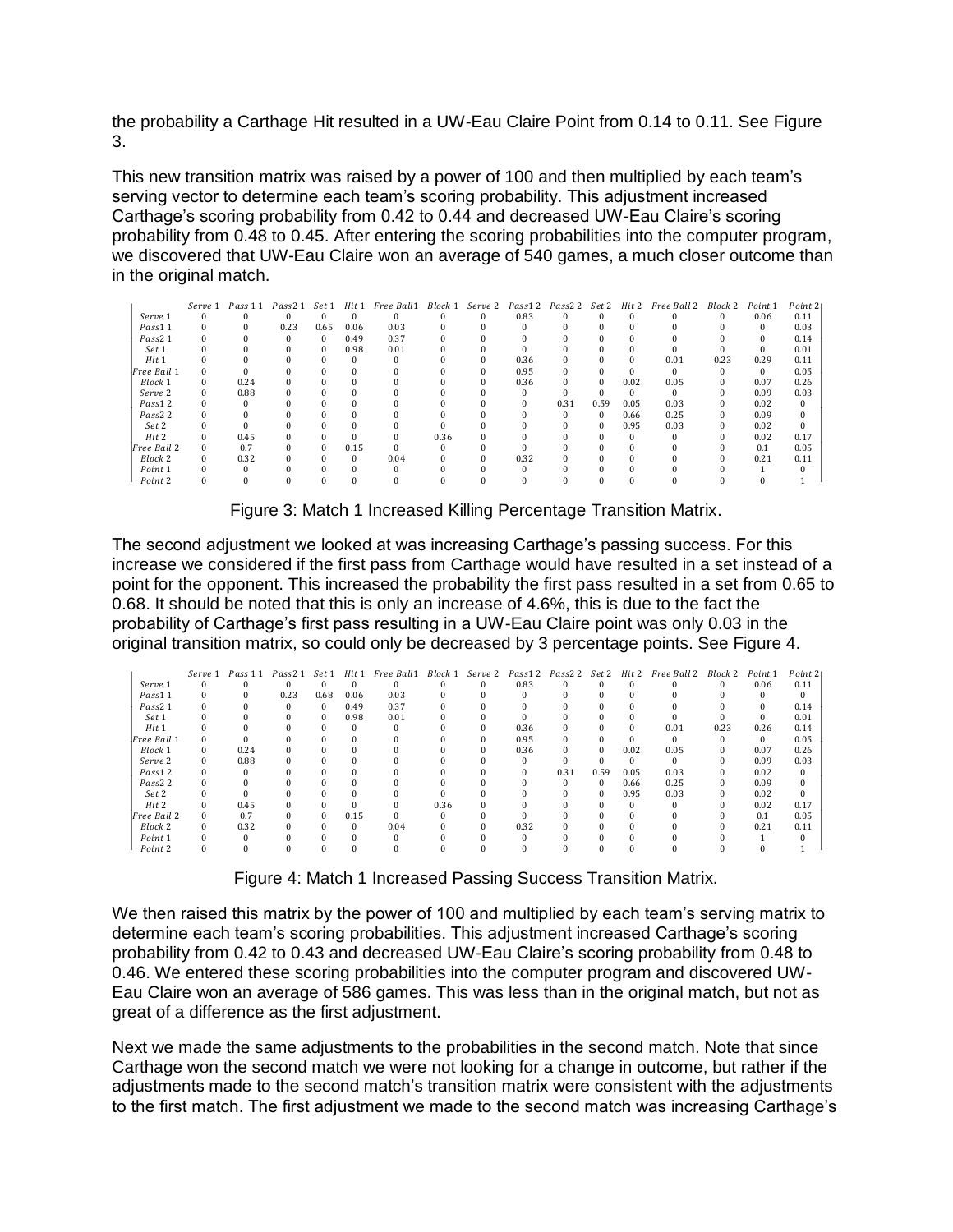killing percentage. For this increase we again focused on considering if the hits that landed out of play would have landed in the UW-Platteville court. For this adjustment we increased the probability a Carthage Hit would result in a Carthage Point from 0.26 to 0.29. See Figure 5. This then led to a decrease of the probability a Carthage Hit resulted in a UW-Platteville Point from 0.06 to 0.03.

We raised this new transition matrix by a power of 100 and then multiplied by each team's serving vector to determine each team's scoring probability. This adjustment increased Carthage's scoring probability from 0.51 to 0.53 and decreased UW-Platteville's scoring probability from 0.42 to 0.39. After entering the scoring probabilities into the computer program we discovered that Carthage won an average of 838 games, 98 more games than the original match.

|                     | Serve 1  | Pass 11  | Pass2 1 Set 1 |          | Hit 1 | Free Ball1 | Block 1 | Serve <sub>2</sub> | Pass12 | Pass2 2 Set 2 Hit 2 |          |      | Free Ball 2 | Block 2 | Point 1  | Point 21 |
|---------------------|----------|----------|---------------|----------|-------|------------|---------|--------------------|--------|---------------------|----------|------|-------------|---------|----------|----------|
| Serve 1             | $\Omega$ | $\Omega$ | $\Omega$      |          |       |            |         | $\Omega$           | 0.87   |                     |          |      | 0.02        |         | 0.06     | 0.05     |
| Pass11              | 0        | 0        | 0.21          | 0.66     | 0.07  | 0.02       |         |                    |        |                     |          |      |             |         |          | 0.04     |
| Pass <sub>21</sub>  |          |          | 0             |          | 0.7   | 0.16       |         |                    |        |                     |          |      |             |         |          | 0.14     |
| Set 1               |          |          |               |          | 0.95  | 0.01       |         |                    |        |                     |          |      |             |         |          | 0.04     |
| Hit 1               |          |          |               |          |       |            |         | 0                  | 0.42   |                     |          |      | 0.01        | 0.25    | 0.29     | 0.03     |
| Free Ball 1         | 0        |          |               |          |       |            |         | 0                  | 0.53   |                     | $\Omega$ | 0.28 | $\Omega$    |         | $\Omega$ | 0.18     |
| Block 1             | $\Omega$ | 0.33     |               |          |       |            |         |                    | 0.2    |                     | $\Omega$ | 0.03 | 0.05        |         | 0.21     | 0.18     |
| Serve <sub>2</sub>  | $\Omega$ | 0.86     |               |          |       | 0.03       |         |                    |        |                     |          |      | $\Omega$    |         | 0.1      | 0.01     |
| Pass12              | 0        |          |               |          |       |            |         |                    |        | 0.28                | 0.65     | 0.04 | 0.02        |         | 0.01     | $\Omega$ |
| Pass <sub>2</sub> 2 |          |          |               |          |       |            |         |                    |        |                     | $\Omega$ | 0.73 | 0.23        |         | 0.04     | 0        |
| Set 2               |          |          |               |          |       |            |         |                    |        |                     | $\Omega$ | 0.96 | 0.02        |         | 0.02     | 0        |
| Hit 2               | 0        | 0.43     |               |          | 0     | 0.02       | 0.25    |                    |        |                     |          |      |             |         | 0.09     | 0.21     |
| Free Ball 2         | $\Omega$ | 0.61     |               | $\Omega$ | 0.17  | $^{\circ}$ |         |                    |        |                     |          |      |             |         | 0.22     | $\Omega$ |
| Block 2             | $\Omega$ | 0.18     | 0             | $\Omega$ | 0.03  | 0.03       |         | $\Omega$           | 0.26   |                     | $\Omega$ | 0.03 | 0.03        |         | 0.26     | 0.18     |
| Point 1             |          | $\Omega$ |               |          |       |            |         |                    |        |                     |          |      |             |         |          |          |
| Point 2             |          | $\Omega$ |               |          |       |            |         |                    |        |                     |          |      |             |         |          |          |

Figure 5: Match 2 Increased Killing Percentage Transition Matrix.

Next we adjusted Carthage's passing success. Again we considered the scenario if more of Carthage's first passes had resulted in sets rather than opponent points. For this adjustment we modified the probability a Carthage Pass1 resulted in a Carthage Set from 0.66 to 0.7 and also decreased the probability a Carthage Pass1 resulted in a UW-Platteville Point from 0.04 to 0. It should be noted that only a 6% increase was made because the probability a Carthage Pass1 resulted in a UW-Platteville Point could only be reduced by four percentage points. The modified transition matrix can be seen in Figure 6.

|                    | Serve 1 | Pass 11  | Pass21   | Set 1        | Hit 1    | Free Ball1 | Block 1 | Serve 2 | Pass12 | Pass2 2 | Set 2    | Hit 2    | Free Ball 2 | Block 2 | Point 1      | Point 21 |
|--------------------|---------|----------|----------|--------------|----------|------------|---------|---------|--------|---------|----------|----------|-------------|---------|--------------|----------|
| Serve 1            |         |          |          |              |          |            |         |         | 0.87   |         |          | 0        | 0.02        |         | 0.06         | 0.05     |
| Pass11             |         | $\Omega$ | 0.21     | 0.66         | 0.07     | 0.02       |         |         |        |         |          | $\Omega$ |             |         | $\mathbf{0}$ | 0.04     |
| Pass <sub>21</sub> |         |          | $\Omega$ | $\mathbf{0}$ | 0.7      | 0.16       |         |         |        |         |          |          |             |         | $\mathbf{0}$ | 0.14     |
| Set 1              |         |          |          | $\Omega$     | 0.95     | 0.01       |         |         |        |         |          |          |             |         | $\Omega$     | 0.04     |
| Hit 1              |         |          |          |              | 0        |            |         |         | 0.42   |         |          | $\Omega$ | 0.01        | 0.25    | 0.26         | 0.06     |
| Free Ball 1        |         |          |          |              |          |            |         |         | 0.53   |         | $\Omega$ | 0.28     |             |         | $\Omega$     | 0.18     |
| Block 1            |         | 0.33     |          |              |          |            |         |         | 0.2    |         | $\Omega$ | 0.03     | 0.05        |         | 0.21         | 0.18     |
| Serve <sub>2</sub> | 0       | 0.86     |          |              | $\Omega$ | 0.03       |         |         |        |         |          | $\Omega$ |             |         | 0.1          | 0.01     |
| Pass12             |         |          |          |              |          |            |         |         |        | 0.28    | 0.65     | 0.04     | 0.02        |         | 0.01         | $\Omega$ |
| Pass <sub>22</sub> |         |          |          |              |          |            |         |         |        |         | $\Omega$ | 0.73     | 0.23        | 0       | 0.04         | $\Omega$ |
| Set 2              |         |          |          |              |          |            |         |         |        |         | $\Omega$ | 0.96     | 0.02        |         | 0.02         | $\Omega$ |
| Hit 2              |         | 0.43     |          |              | $\Omega$ | 0.02       | 0.25    |         |        |         |          | $\Omega$ |             |         | 0.09         | 0.21     |
| Free Ball 2        | 0       | 0.61     |          |              | 0.17     |            |         |         |        |         |          |          |             |         | 0.22         | $\Omega$ |
| Block 2            | 0       | 0.18     |          | $\Omega$     | 0.03     | 0.03       |         |         | 0.26   |         | $\bf{0}$ | 0.03     | 0.03        |         | 0.26         | 0.18     |
| Point 1            |         |          |          |              | $\Omega$ |            |         |         |        |         |          | $\Omega$ |             |         |              |          |
| Point 2            |         |          |          |              |          |            |         |         |        |         |          | C        |             |         |              |          |

Figure 6: Match 2 Increased Passing Success Transition Matrix.

This modified transition matrix was then raised to the power 100 and multiplied by each team's serving vectors in order to determine the new scoring probabilities. Carthage's scoring probability increased from 0.51 to 0.53 and UW-Platteville's scoring probability decreased from 0.42 to 0.39. These new scoring probabilities were then inputted into the computer program. After running the program we learned that Carthage again won an average of 98 more games than in the original match.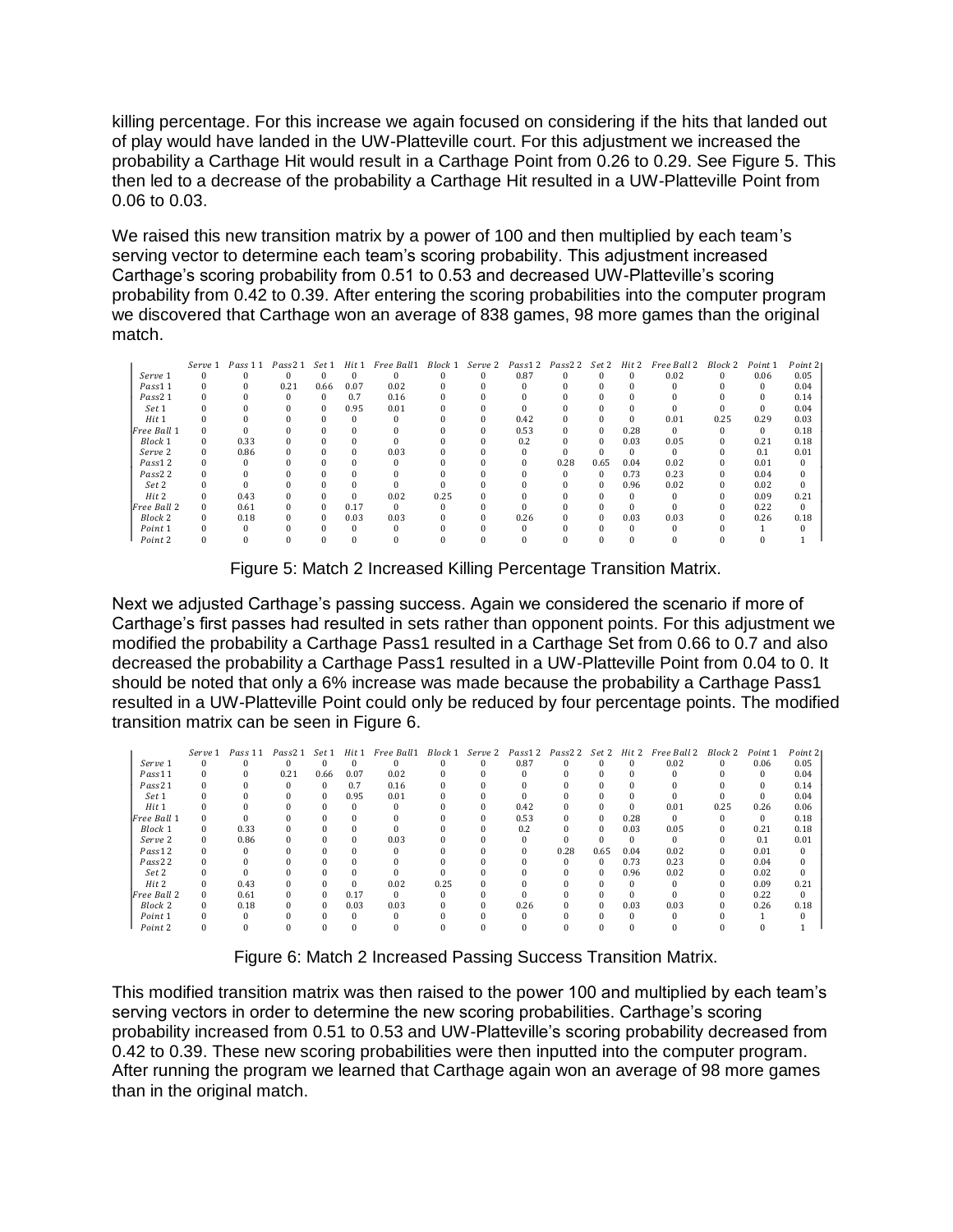## **4 Conclusion and Directions for Further Research**

The combination of the Markov Chains and computer program was able to determine which team won and lost in each match in five independent trials. Based on the analyses of match 1 and match 2, the system we designed was able to recreate the original outcomes, therefore we can conclude that this is an accurate model for volleyball matches. Additionally, the modifications we made to each match yielded consistent results. It was shown in two independent matches that increasing a team's killing percentage and passing success led to an increase in games won in the computer simulation. Therefore we can also conclude that effective hitting and passing are key areas of a volleyball match. However, based on the results we cannot determine which is more effective or if these two areas are the most important areas of the game. Future research could be done to find the most influential aspect of a volleyball match. More data would need to be found and analyzed statistically in order to prove any assertions made.

The results of this research could be applied by coaches to improve team's performance. Rather than use actual statistics from matches, coaches could use complied statistics throughout the season of their team and opponents to find transition probabilities. Then the coach could use the methods discussed to see if one area, which can be easily practiced and improved, can lead to a better predicted outcome.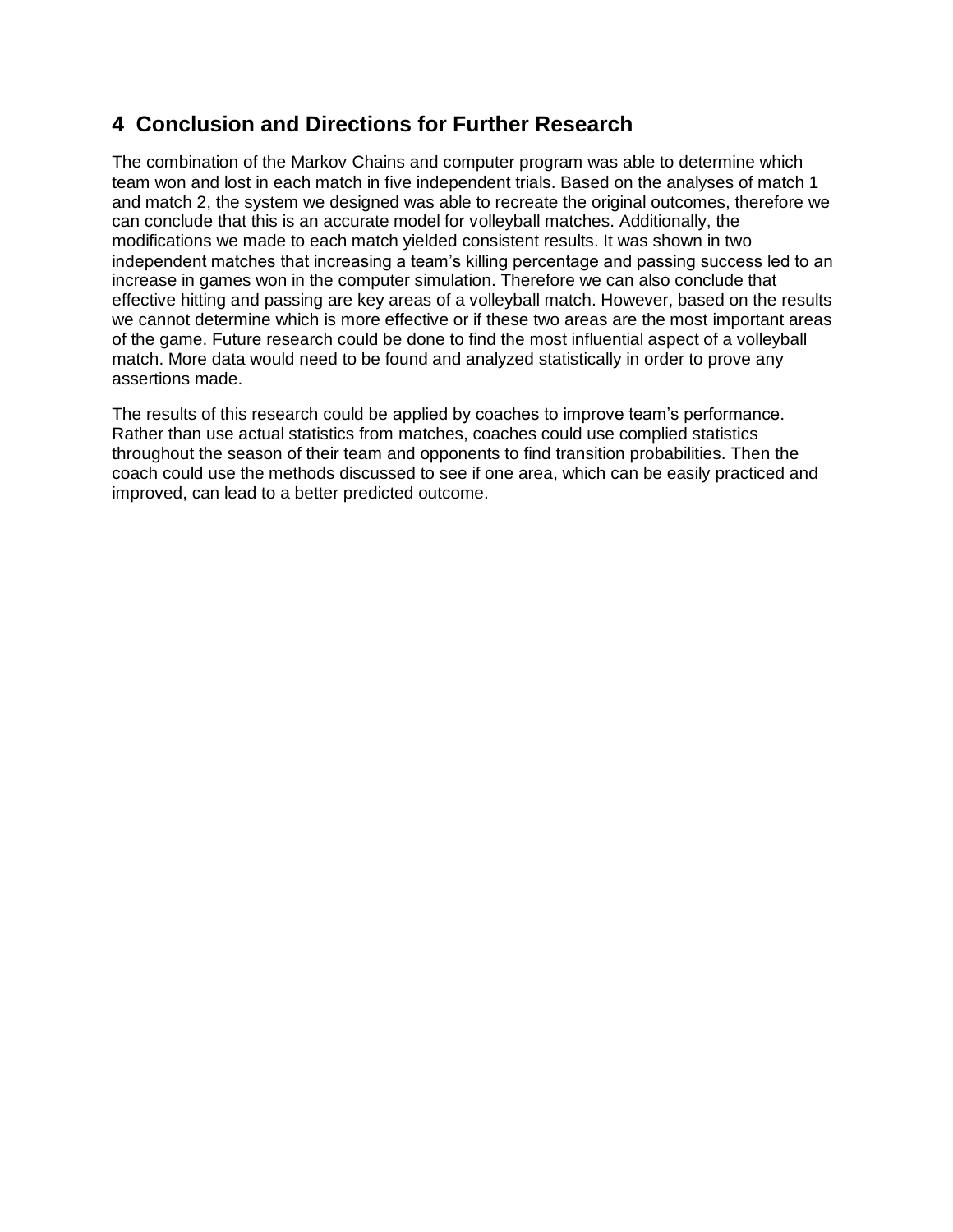# **References**

[1] Best, S., Using Markov Chains to Analyze a Volleyball Rally,

http://dspace.carthage.edu/xmlui/bitstream/handle/123456789/406/SBest\_Thesis3.pdf?sequence=1, (2010).

[2] Glossary, Federation Internationale de Volleyball, www.fivb.org/en/volleyball/Glossary.asp, (2011).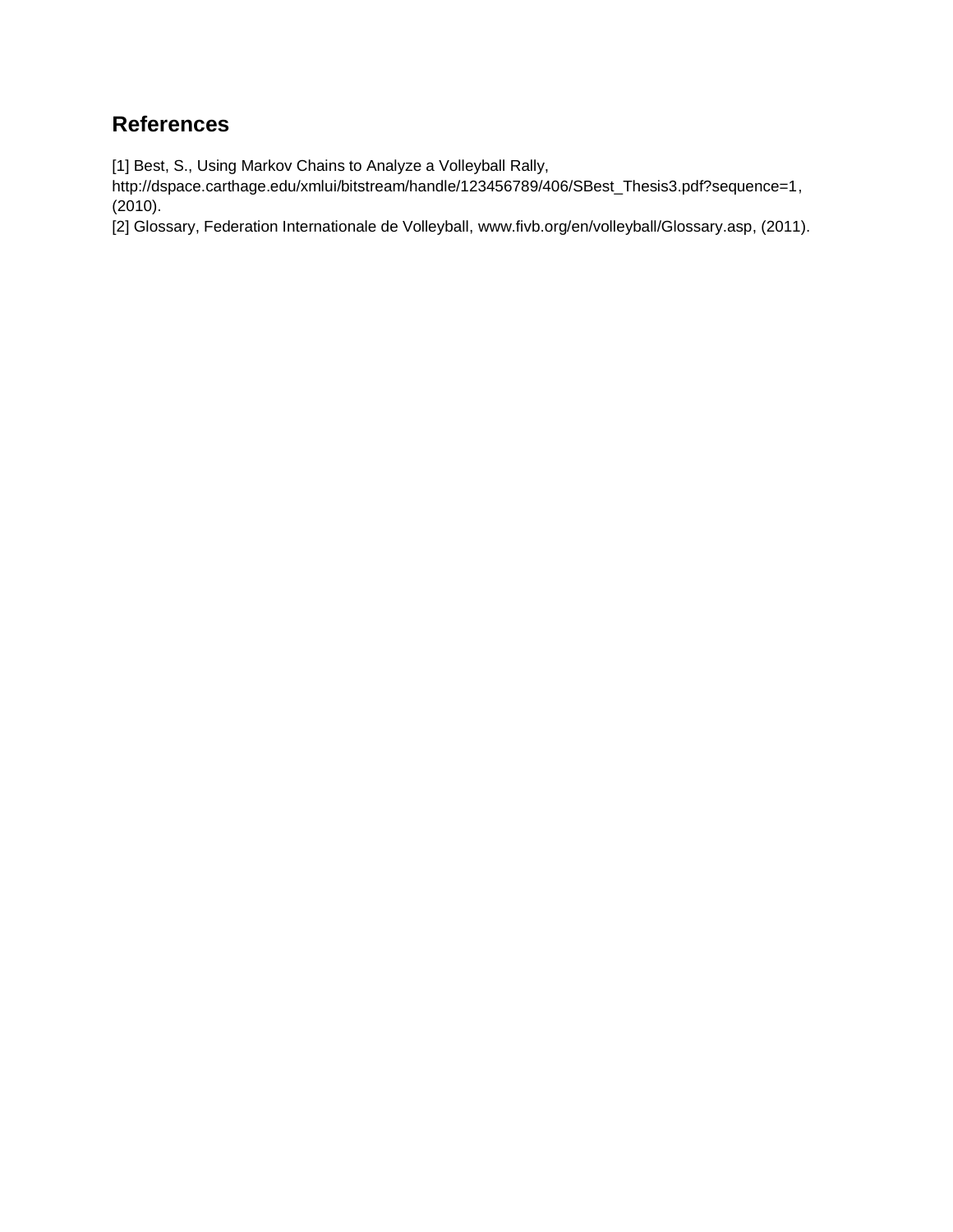# **Appendix**

#### **Computer Program**

```
#include <iostream>
#include <cstdlib>
#include <ctime>
#include <string>
using namespace std;
int main()
{ srand(time(NULL));
     double carserve;
     double oppserve;
     while(true)
     {
               cout << "Enter Carthage's serve win probability: " << endl;
               cin >> carserve;
               cout << "Enter opponent's serve win probability: " << endl;
               cin >> oppserve;
          for( int j=1; j <= 5; j + +)
          {
               int cargame = 0;
               int oppgame = 0;
                      for( int i=1; i=1000; i++)
                      {
                           int carpoint = 0;
                           int opppoint = 0;
                           int server = 0;
                           while((carpoint < 25) && (opppoint < 25))
                           {
                                if((server % 2) == 0)
                               {
                                    if(rand() % 101 / 100.0 \leq carserve)
                                    {
                                         carpoint ++;
                                     }
                                     else
                                     {
                                         opppoint ++;
                                         server ++;
                                     }
                                }
```